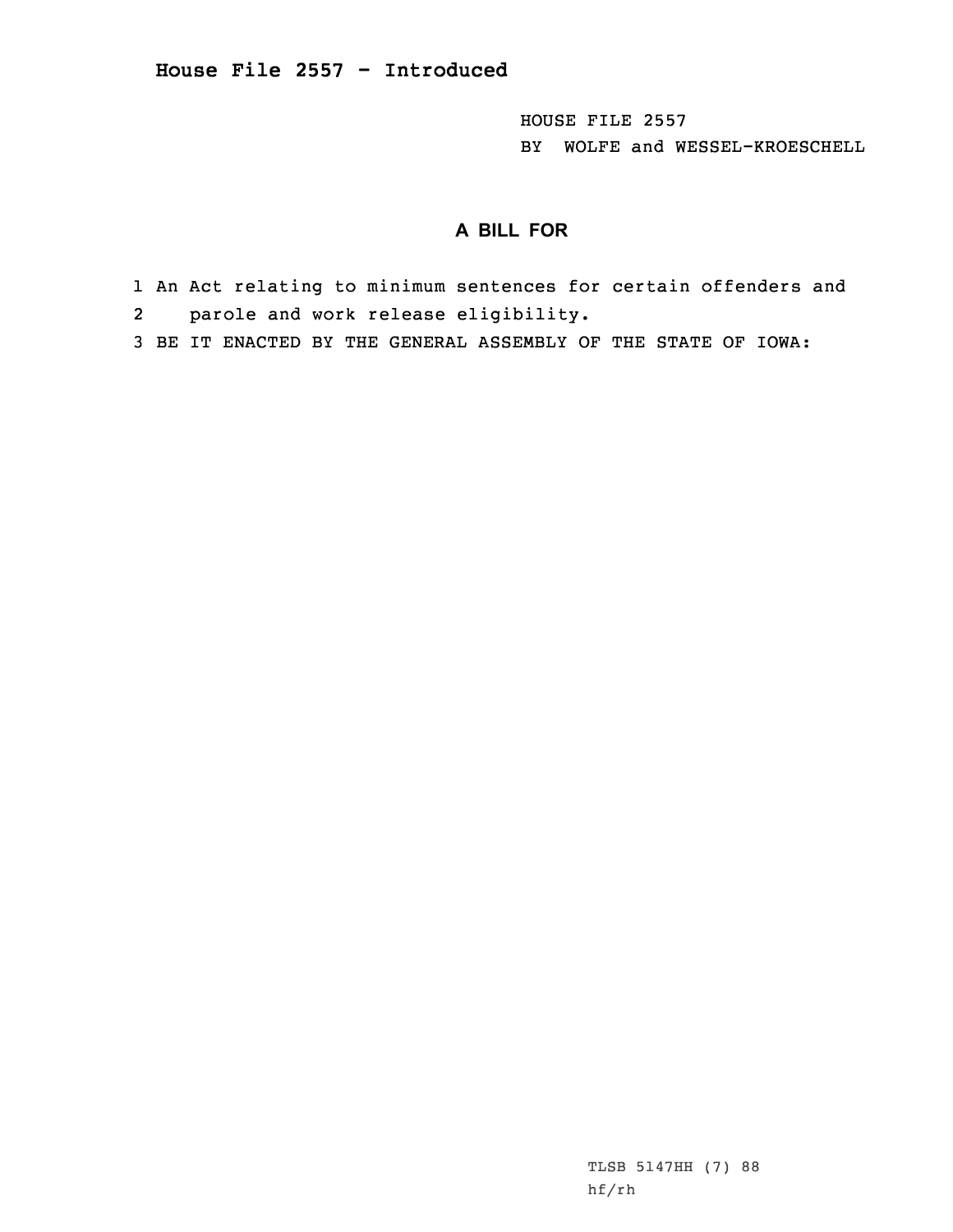1 Section 1. Section 901.11, Code 2020, is amended by adding 2 the following new subsection:

 NEW SUBSECTION. 6. *a.* Notwithstanding any other provision of law to the contrary, at the time of sentencing, the court shall determine when <sup>a</sup> person convicted of any of the criminal offenses specified in section 902.12 shall first become eligible for parole or work release within the parameters specified in section 902.12, subsection 6, if any of the following apply:

10 (1) At the time the defendant committed the offense for 11 which the defendant is being sentenced the defendant was 12 twenty-five years of age or younger.

 (2) At the time the defendant committed the offense for which the defendant is being sentenced the defendant had not previously been convicted of <sup>a</sup> forcible felony as defined in section 702.11.

 *b.* In determining when <sup>a</sup> person shall first become eligible for parole or work release under this subsection, the court shall give consideration to all pertinent information including but not limited to the person's criminal record, <sup>a</sup> validated risk assessment, and the negative impact the offense has had on the victim or other persons.

23 Sec. 2. Section 902.12, Code 2020, is amended to read as 24 follows:

25 **902.12 Minimum sentence for certain felonies —— eligibility** 26 **for parole or work release —— exception.**

 1. <sup>A</sup> person serving <sup>a</sup> sentence for conviction of the following felonies, including <sup>a</sup> person serving <sup>a</sup> sentence for conviction of the following felonies prior to July 1, 2003, shall be denied parole or work release unless the person has served at least seven-tenths of the maximum term of the person's sentence:

33 *a.* Murder in the second degree in violation of section 34 707.3.

35 *b.* Attempted murder in violation of section [707.11](https://www.legis.iowa.gov/docs/code/2020/707.11.pdf), except

-1-

LSB 5147HH (7) 88  $h f / r h$  1/3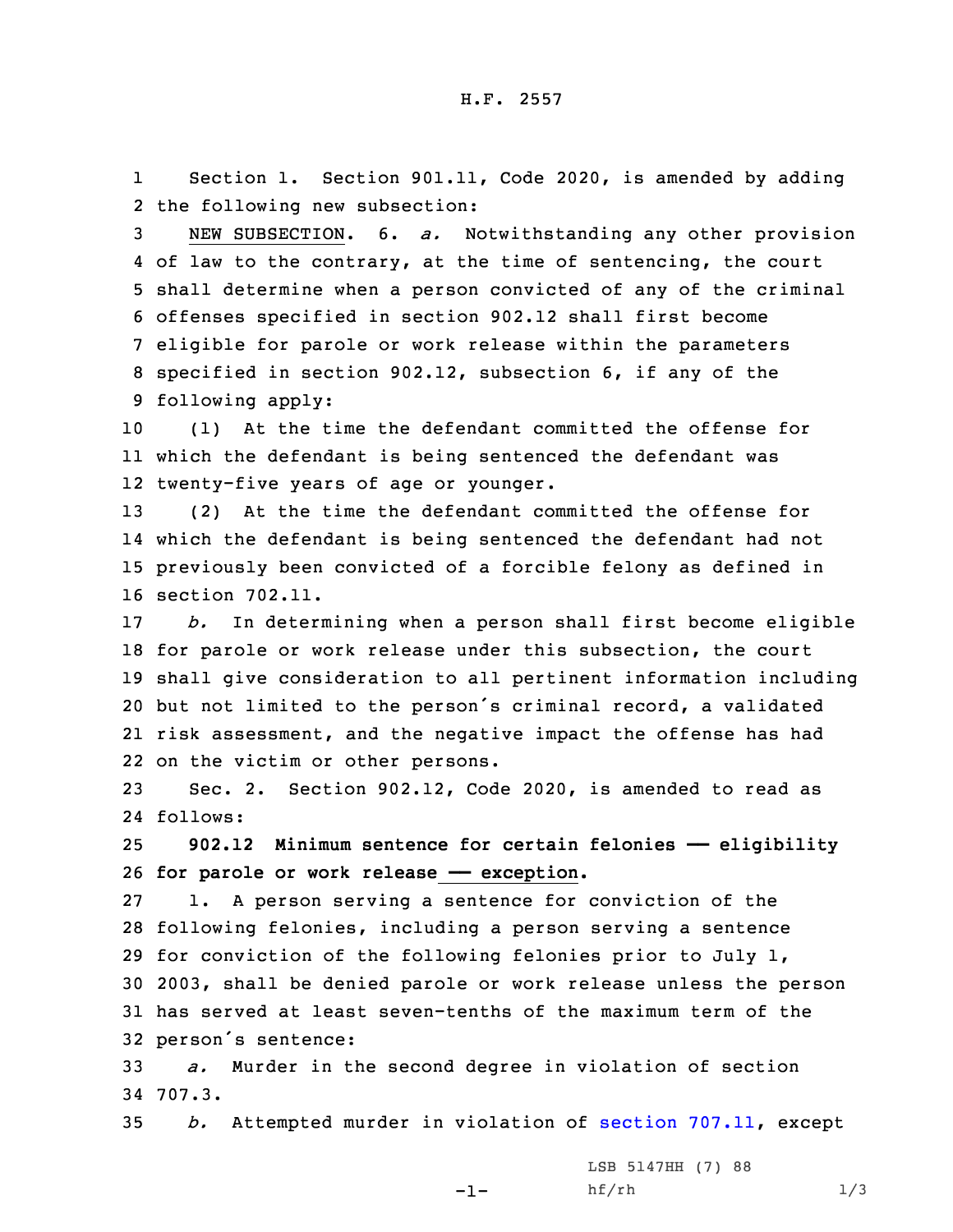1 as provided in section 707.11, [subsection](https://www.legis.iowa.gov/docs/code/2020/707.11.pdf) 5.

2 *c.* Sexual abuse in the second degree in violation of section 3 709.3.

4 *d.* Kidnapping in the second degree in violation of section 5 710.3.

6 *e.* Robbery in the second degree in violation of section 7 711.3, except as determined in [subsection](https://www.legis.iowa.gov/docs/code/2020/902.12.pdf) 4.

 *f.* Vehicular homicide in violation of section 707.6A, subsection 1 or 2, if the person was also convicted under section 321.261, subsection 4, based on the same facts or event that resulted in the conviction under section 707.6A, subsection 1 or 2.

 2. <sup>A</sup> person serving <sup>a</sup> sentence for <sup>a</sup> conviction of child endangerment as defined in section 726.6, subsection 1, paragraph *"b"*, that is described and punishable under section 726.6, subsection 4, shall be denied parole or work release until the person has served between three-tenths and seven-tenths of the maximum term of the person's sentence as determined under section 901.11, [subsection](https://www.legis.iowa.gov/docs/code/2020/901.11.pdf) 2.

 3. <sup>A</sup> person serving <sup>a</sup> sentence for <sup>a</sup> conviction for robbery in the first degree in violation of [section](https://www.legis.iowa.gov/docs/code/2020/711.2.pdf) 711.2 for <sup>a</sup> conviction that occurs on or after July 1, 2018, shall be denied parole or work release until the person has served between one-half and seven-tenths of the maximum term of the person's sentence as determined under section 901.11, subsection 3.

 4. <sup>A</sup> person serving <sup>a</sup> sentence for <sup>a</sup> conviction for robbery in the second degree in violation of [section](https://www.legis.iowa.gov/docs/code/2020/711.3.pdf) 711.3 for <sup>a</sup> conviction that occurs on or after July 1, 2016, shall be denied parole or work release until the person has served between one-half and seven-tenths of the maximum term of the person's sentence as determined under section 901.11, subsection 4.

34 5. <sup>A</sup> person serving <sup>a</sup> sentence for <sup>a</sup> conviction for arson in 35 the first degree in violation of [section](https://www.legis.iowa.gov/docs/code/2020/712.2.pdf) 712.2 that occurs on

 $-2-$ 

LSB 5147HH (7) 88 hf/rh 2/3